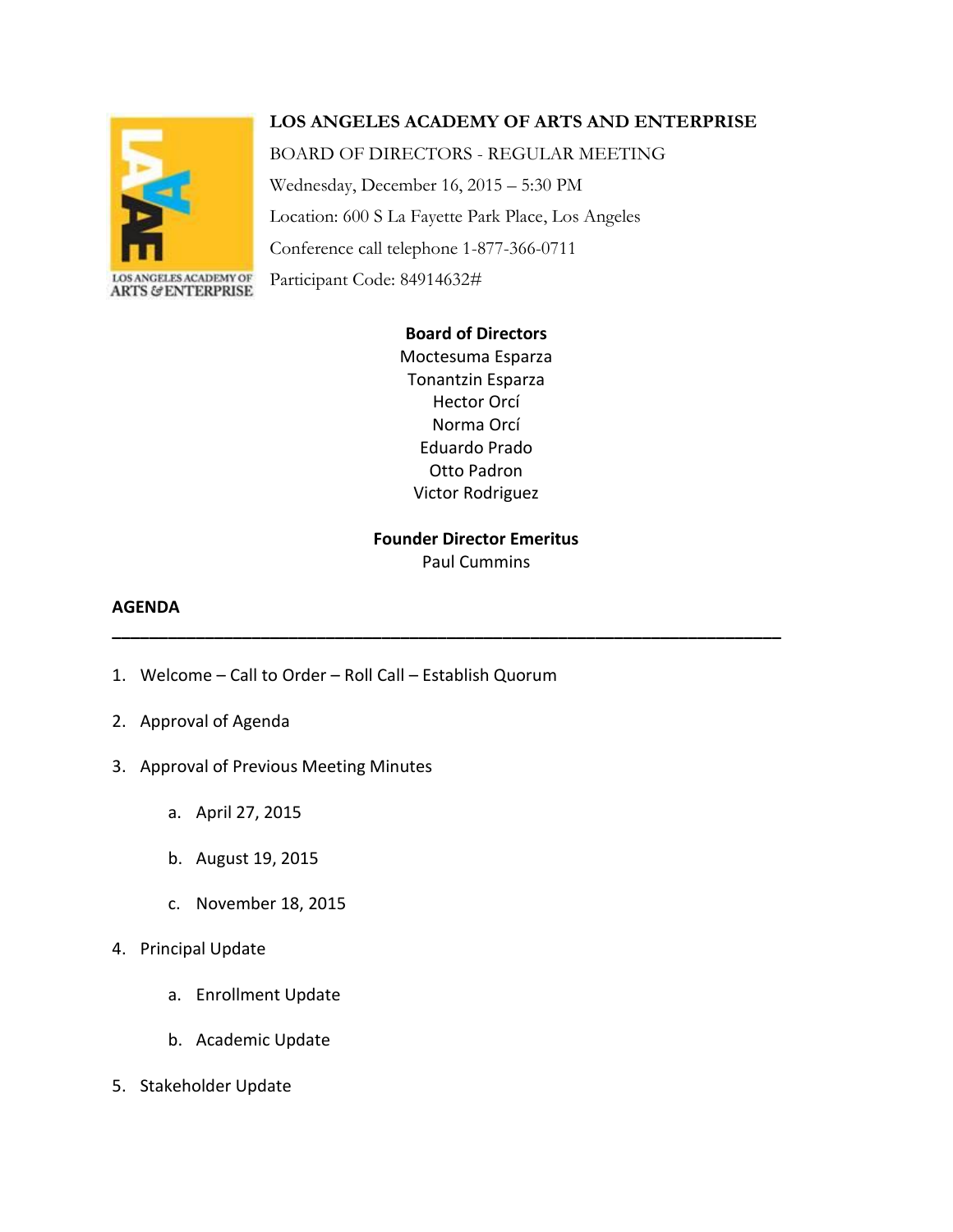# 6. Public Comment

- 7. Old Business
	- a. Proposition 39
		- i. Resolution to Adopt Proposition 39 Alternative Agreement 2015/16
		- ii. Discussion of Proposition 39 2016-17
- 8. New Business
	- a. Review and Approval Financial Reports
		- i. Balance Sheet
		- ii. Income Statement
		- iii. Budget to Actuals
		- iv. Cash Flow
		- v. Check Register
	- b. Adoption of Revised Budget
	- c. Adoption of Revised Teacher Salary Schedule
	- d. Ratification of Employee Agreements
	- e. Adoption of Revised Fiscal Policies and Procedures
	- f. Resolution to Renew Pacific Western Bank Line of Credit
	- g. Adoption of Educator Effectiveness Funding Plan
	- h. Ratification of Fiscal Audit Report, Fiscal Year 2014-15
	- i. Review and Approve MOU with Youth Policy Institute (YPI)
		- i. YPI Supplemental Education Services 2015/16
	- j. Ratification of Aztecs Rising MOU